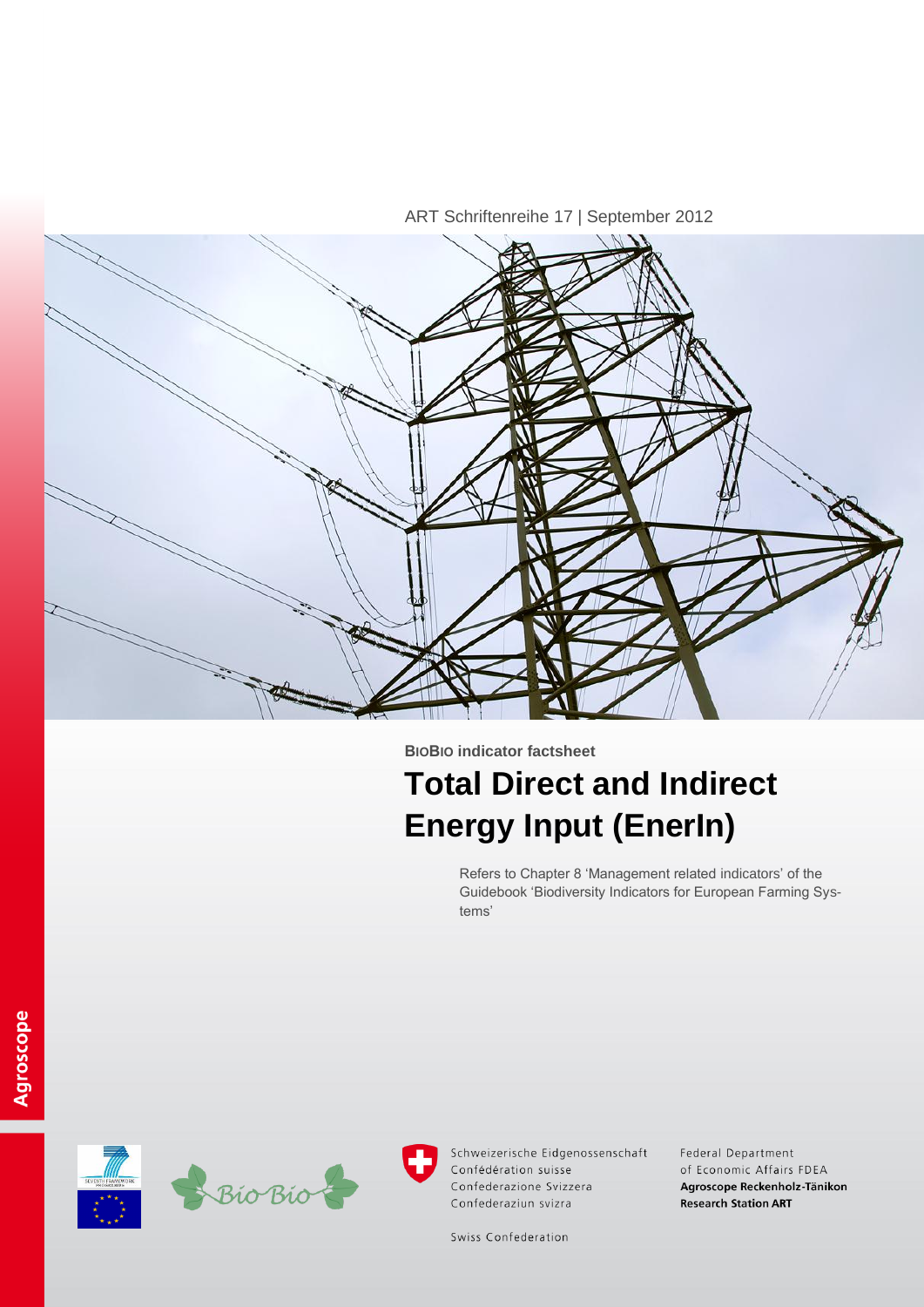# **Total Direct and Indirect Energy Input (EnerIn)**

# **Description**

Consumption of direct energy (fuel, electricity) and indirect energy (synthetic fertilisers, pesticides, feedstuff and machinery) for production of crops and livestock is a measure of the energy intensity for farms.

**Unit:** GJ per ha Utilised Agricultural Area (UAA). Alternatively: equivalent litre of fuel per ha UAA

It is known that agricultural intensification over recent decades has raised energy use on farms. Almost each measure on a farm is connected with an input of energy. Especially the production of modern crops is characterized by high inputs of fossil energy. Indirect energy consumption of farm inputs like fertilisers, pesticides or feed stuff is often higher than direct energy consumption.

The energy intensity is mainly dependent on the individual farming system. There is a strong correlation between the energy intensity, the farming structure (cropping system, livestock grazing regime), the resources used, matter fluxes (imported fertilizer, forage and feedstuff), the yields and the operation practices (frequency of operations, machines used). High input systems are e.g., characterized by the heavy use of fertilizers, pesticides and labour-saving, highpower machines. The introduction of these techniques has led to a steep increase in the input of fossil energy. Farms that use a higher energy intensity have a greater impact on the agroecosystem. As a result, the potential for environmental effects increase and the farming system has a greater impact on biodiversity<sup>1</sup>.

#### **Surveyor skills**

Data collection can be undertaken by technical staff (farm interviews, retrieval from databases). No specific expert knowledge is required for data appraisal.

## **Data collection method**

Interviews with farmers via farm visits or telephone contact.

### **Calculation method**

To calculate energy input on farm level, BIOBIO used [DIA-](http://dialecte.solagro.org/)[LECTE,](http://dialecte.solagro.org/) a tool for agri-environmental assessment of farms. Input variables:

Annual consumption of

- diesel fuel
- natural gas/ propane
- electricity
- energy for irrigation
- NPK fertilisers
- fodder purchase
- plant protection & veterinary medicine
- farm machinery
- buildings

l

The direct energy comprises diesel consumption or electricity. Field work undertaken by external enterprises or the electricity consumed through a collective irrigation network are also included. The indirect energy includes mineral fertilisers, plastics and feedstuff purchased using the ratio per kg of product. For pesticides, it is the ratio per ha and treatment, for farm building the ratio per square metre and for machinery the ratio per hectare.

### **Energy units of direct and indirect forms of energy**

| Input                 | Unit           | <b>Equivalent Litre</b><br>of Fuel (ELF) |
|-----------------------|----------------|------------------------------------------|
| Diesel                | 1 litre        | 1.17                                     |
| Electricity           | 1 kWh          | 0.28                                     |
| Mineral nitrogen      | 1 kg           | 1.63                                     |
| <b>Farm Machinery</b> | ha             | 50                                       |
| Pesticides            | 1 treatment/ha | 2.87                                     |
| Soja cake             | 1 kg           | 0.17                                     |

These inputs are converted to energy units using standard reference values (see Table) and are summed up to yield the total energy input per farm.

In DIALECTE, the energy indicator is measured as equivalent litre of fuel (ELF). The ELF unit can be converted to kWh (1  $ELF = 9.8$  kWh) or GJ (1 ELF = 0,035 GJ).

The total energy input can be related to hectare of UAA, per farm or per farm product (kg of cereal, litre of milk or kg of meat). The perimeter of the farm must be clearly defined (e.g. energy for food processing as wine or cheese and marketing for travelling costs).

### **Results from BioBio case studies**

Farms in Italy and the Netherlands have the highest input levels for energy consumption. The range in the Dutch horticultural farms is rather varied. Some farms consume energy far beyond the other 10 case studies which is related to the cultivation of intensive crops (fruits, strawberries). The high input level in Italian farms is related to wine processing. The least energy-consuming production system was the Dehesa with a minimum of external inputs. Sheep production in Norway showed a higher use of energy per ha in comparison to Wales where animals graze outside all year round. Organic farms showed a lower energy consumption per ha.

<sup>1</sup> Dennis P. e*t al*., 2009. [Deliverable 2.1](http://www.biobio-indicator.org/deliverables/D21.pdf) of the EU FP7 Project BioBio. ISBN 978-3-905733-16-7.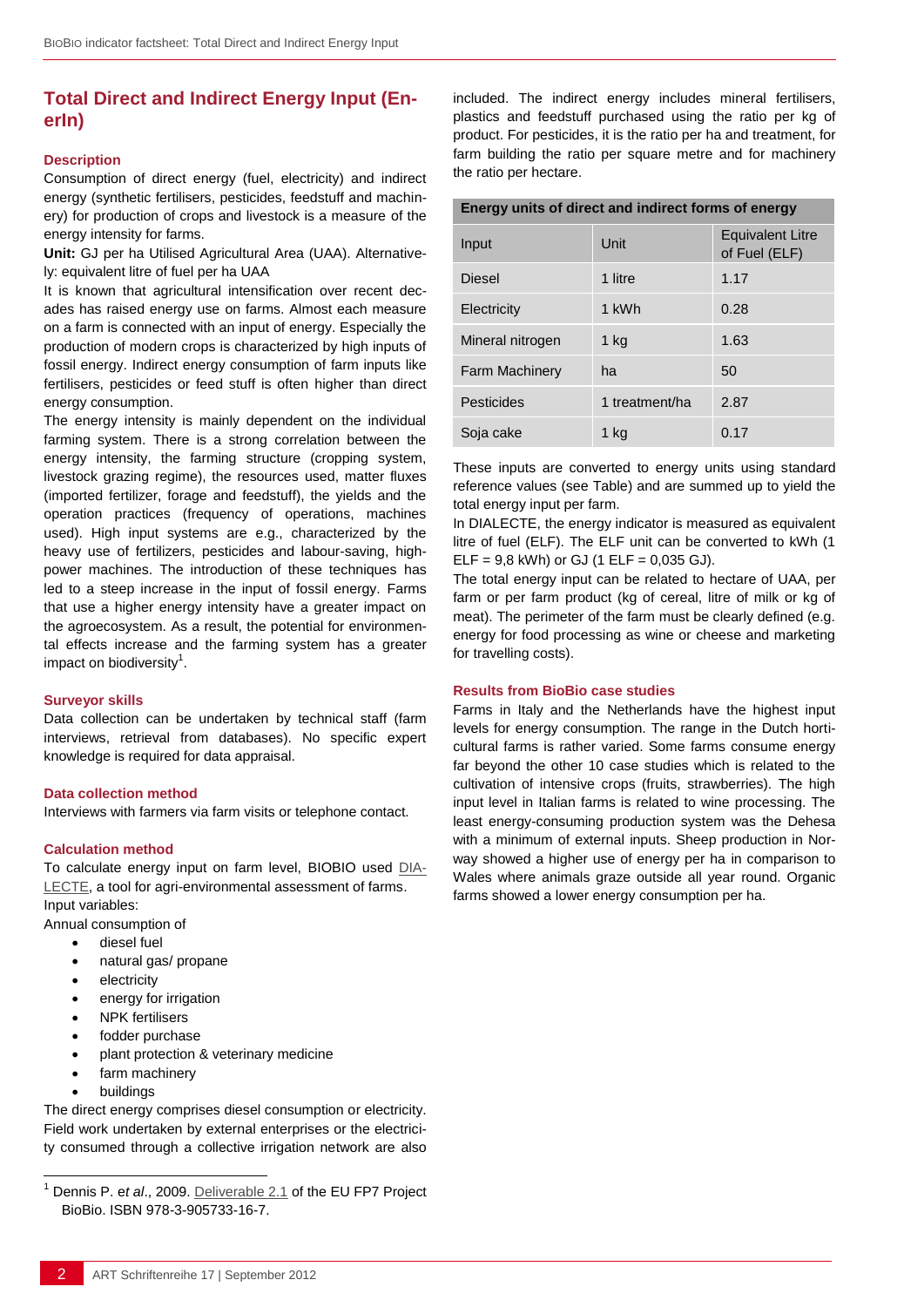



# *Range of energy input in BioBio case study farms (equivalent litre of fuel per ha UAA)*

*Legend: the colour of the bars signify the type of land management. Yellow: arable including horticulture; green: grassland; blue: mixed arable and grassland; pink: tree-based* 

## **Synergies with other indicators**

In data collection, there are synergies to the soil surface nitrogen balance applied for 'Nitrogen Input', to 'Nitrogen Balance' and to 'Average Stocking Rate'.

# **Estimated effort and costs**

# **(labour effort required, analysis)**

An average of 8 hours per farm must be calculated for the collection of the BioBio farm management indicators. This includes the farm interview, data processing and data check. However, there is considerable variation in time effort depending on the complexity of farms and the implementation (telephone interviews or farm visits).

#### **Correlation with other indicators**

'Vascular Plants' decreased with increasing energy input in 6 out of 12 BioBio case studies, with the other, mainly less intensive case studies like grassland in Bulgaria and Hungary or Dehesas in Spain, showing no significant relationship. Correlations with fauna species indicators were less consistent. Negative relationships predominated (for all fauna species indicators) in Olive groves in Spain and mixed farming in Germany and for 'Wild Bees and Bumblebees' (in all case studies).

#### **Energy Input change as an indicator**

An increase in energy input indicates the intensification of management practices on a farm. This may be due to progressive mechanisation of field operations, enlargement of livestock housing facilities and, thus, increase in farm livestock or the expansion of crops that require higher inputs of fertiliser and/or pesticides. Faster and more efficient field operations (soil cultivation, harvesting, mowing etc.) often entail the use of larger machines that have a greater range of operations. This facilitates field enlargement and the removal of landscape elements.

#### **Interpretation**

The effect of increased energy inputs on biodiversity depends upon the farming system. For example, machinery expansion may negatively affect faunistic species through changes in habitat structure (e.g 'Patch size', 'Habitat richness') on the farm. Changes in the input of indirect energy through the increased application of fertiliser and pesticides may directly affect species diversity.

#### **Strengths and weaknesses**

Farmers were often unable to provide data on fuel and energy consumption during the interview and many instead gave estimates for their farms.

Family farms were unable to distinguish private consumption from the energy used for agricultural production. Electricity consumption includes generally 1-2 households. An estimation was made to record only the farm consumption.

Major equipment for processing and storage on farms (e.g. drying equipment, wine processing, cooling chambers) can greatly influence energy consumption. In such cases the total energy consumption poorly reflects other areas of consumption such as the intensity of crop and livestock production. Often farms do not keep separate records of major energyconsuming processes.